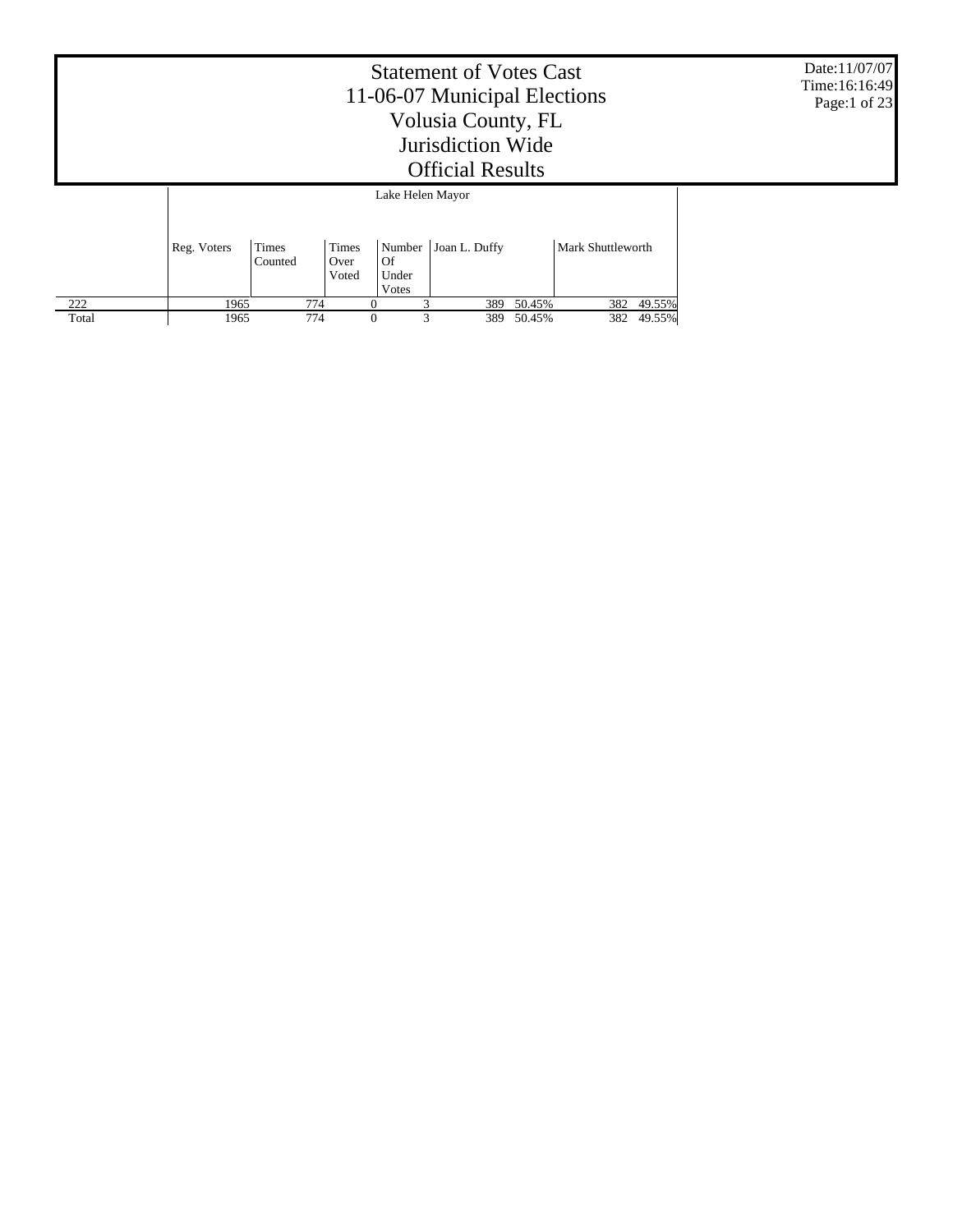|       |             | Date:11/07/07<br>Time:16:16:49<br>Page:2 of 23 |                               |                      |                             |        |             |        |  |
|-------|-------------|------------------------------------------------|-------------------------------|----------------------|-----------------------------|--------|-------------|--------|--|
|       |             |                                                |                               | Lake Helen Zone 1    |                             |        |             |        |  |
|       | Reg. Voters | Times<br>Counted                               | <b>Times</b><br>Over<br>Voted | Of<br>Under<br>Votes | Number   Lewis C. Long, III |        | Ann Robbins |        |  |
| 222   | 1965        | 774                                            | $\theta$                      |                      | 314                         | 40.67% | 458         | 59.33% |  |
| Total | 1965        | 774                                            | $\theta$                      | $\mathfrak{D}$       | 314                         | 40.67% | 458         | 59.33% |  |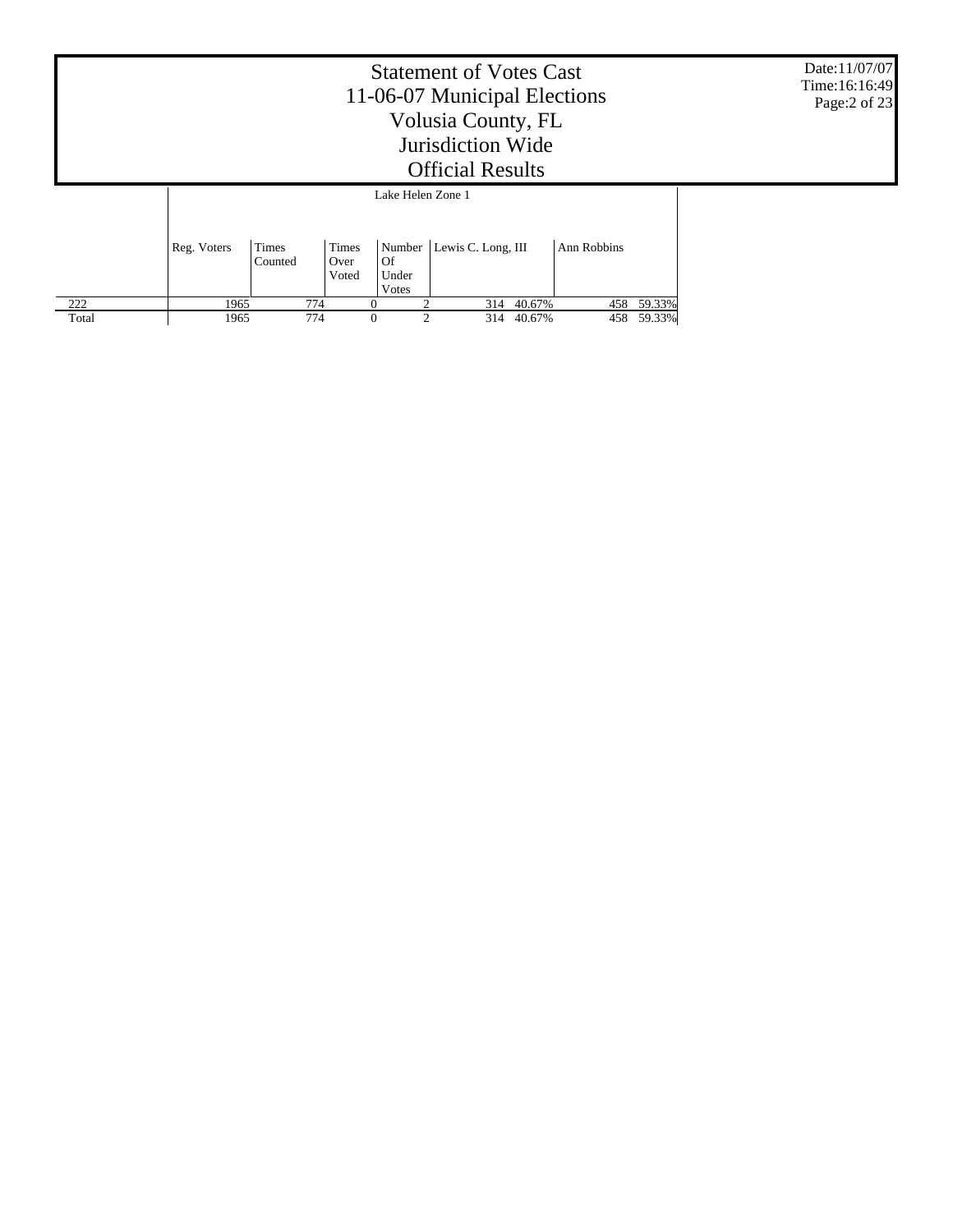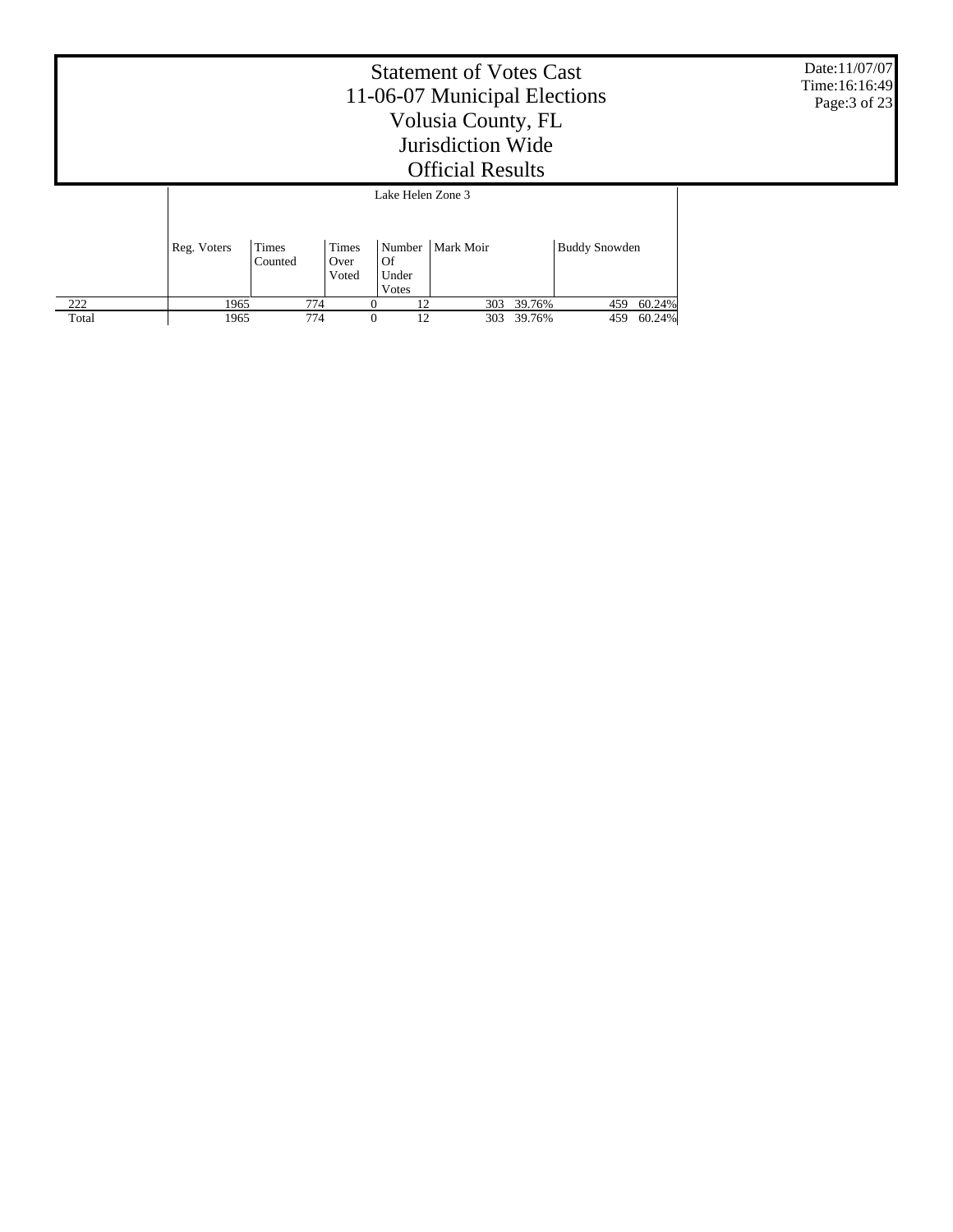Date:11/07/07 Time:16:16:49 Page:4 of 23

|                   |             | Orange City Mayor |                        |                      |                            |        |            |        |  |  |  |  |  |
|-------------------|-------------|-------------------|------------------------|----------------------|----------------------------|--------|------------|--------|--|--|--|--|--|
|                   | Reg. Voters | Times<br>Counted  | Times<br>Over<br>Voted | Of<br>Under<br>Votes | Number   Harley Strickland |        | Tony Yebba |        |  |  |  |  |  |
| Jurisdiction Wide |             |                   |                        |                      |                            |        |            |        |  |  |  |  |  |
| 303               | 3170        | 821               | 0                      | 6                    | 328                        | 40.25% | 487        | 59.75% |  |  |  |  |  |
| 309               | 3101        | 446               | 0                      |                      | 303                        | 68.55% | 139        | 31.45% |  |  |  |  |  |
| Total             | 6271        | 1267              | 0                      | 10                   | 631                        | 50.20% | 626        | 49.80% |  |  |  |  |  |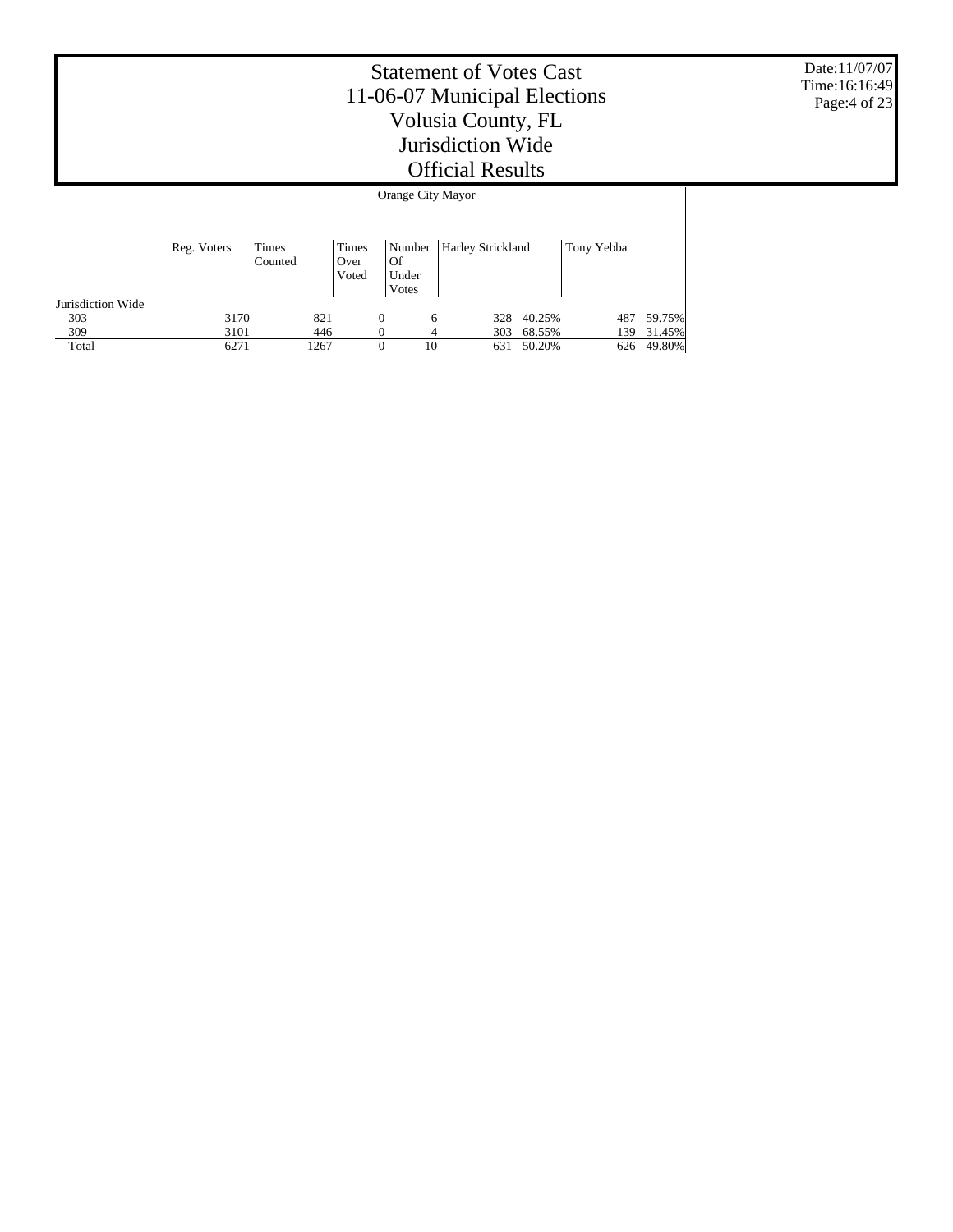Date:11/07/07 Time:16:16:49 Page:5 of 23

|                   |             | Orange City Seat 1 |                               |                                  |                  |            |                |            |  |  |  |  |  |  |
|-------------------|-------------|--------------------|-------------------------------|----------------------------------|------------------|------------|----------------|------------|--|--|--|--|--|--|
|                   | Reg. Voters | Times<br>Counted   | <b>Times</b><br>Over<br>Voted | Number  <br>Of<br>Under<br>Votes | Jeff H. Allebach |            | Alisa Stafford |            |  |  |  |  |  |  |
| Jurisdiction Wide |             |                    |                               |                                  |                  |            |                |            |  |  |  |  |  |  |
| 303               | 3170        | 821                | $\overline{0}$                | 28                               | 477              | 60.15%     |                | 316 39.85% |  |  |  |  |  |  |
| 309               | 3101        | 446                |                               | 9                                |                  | 155 35.47% | 282            | 64.53%     |  |  |  |  |  |  |
| Total             | 6271        | 1267               | $\Omega$                      | 37                               |                  | 632 51.38% | 598            | 48.62%     |  |  |  |  |  |  |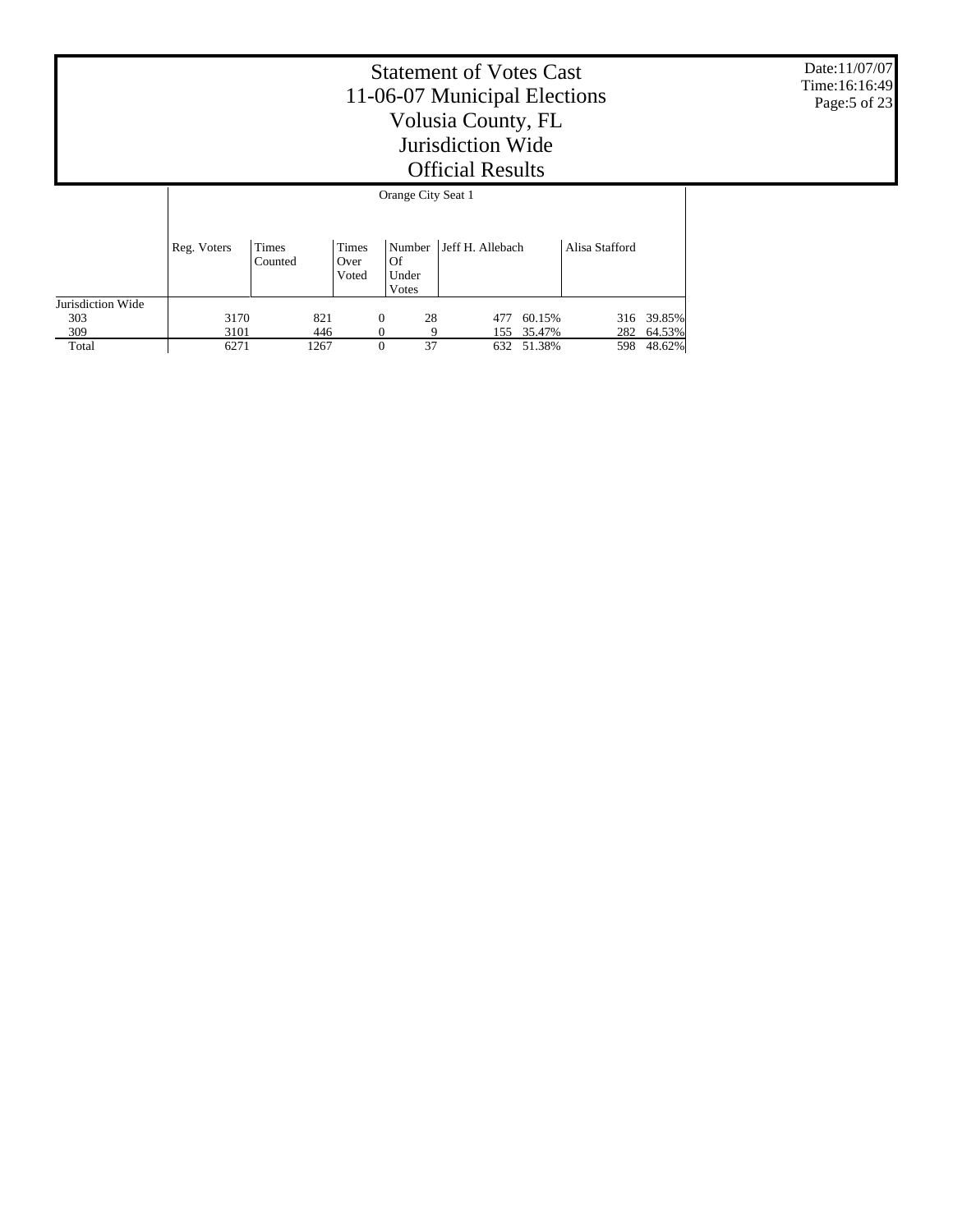Date:11/07/07 Time:16:16:49 Page:6 of 23

T

|                   | Orange City Seat 5 |                  |                               |                                |             |            |                   |            |  |  |  |  |
|-------------------|--------------------|------------------|-------------------------------|--------------------------------|-------------|------------|-------------------|------------|--|--|--|--|
|                   | Reg. Voters        | Times<br>Counted | <b>Times</b><br>Over<br>Voted | Number<br>Of<br>Under<br>Votes | Tom Abraham |            | <b>Bob Storke</b> |            |  |  |  |  |
| Jurisdiction Wide |                    |                  |                               |                                |             |            |                   |            |  |  |  |  |
| 303               | 3170               | 821              | $\Omega$                      | 28                             |             | 342 43.13% | 451               | 56.87%     |  |  |  |  |
| 309               | 3101               | 446              |                               | 11                             | 280         | 64.37%     |                   | 155 35.63% |  |  |  |  |
| Total             | 6271               | 1267             | $\Omega$                      | 39                             | 622         | 50.65%     | 606               | 49.35%     |  |  |  |  |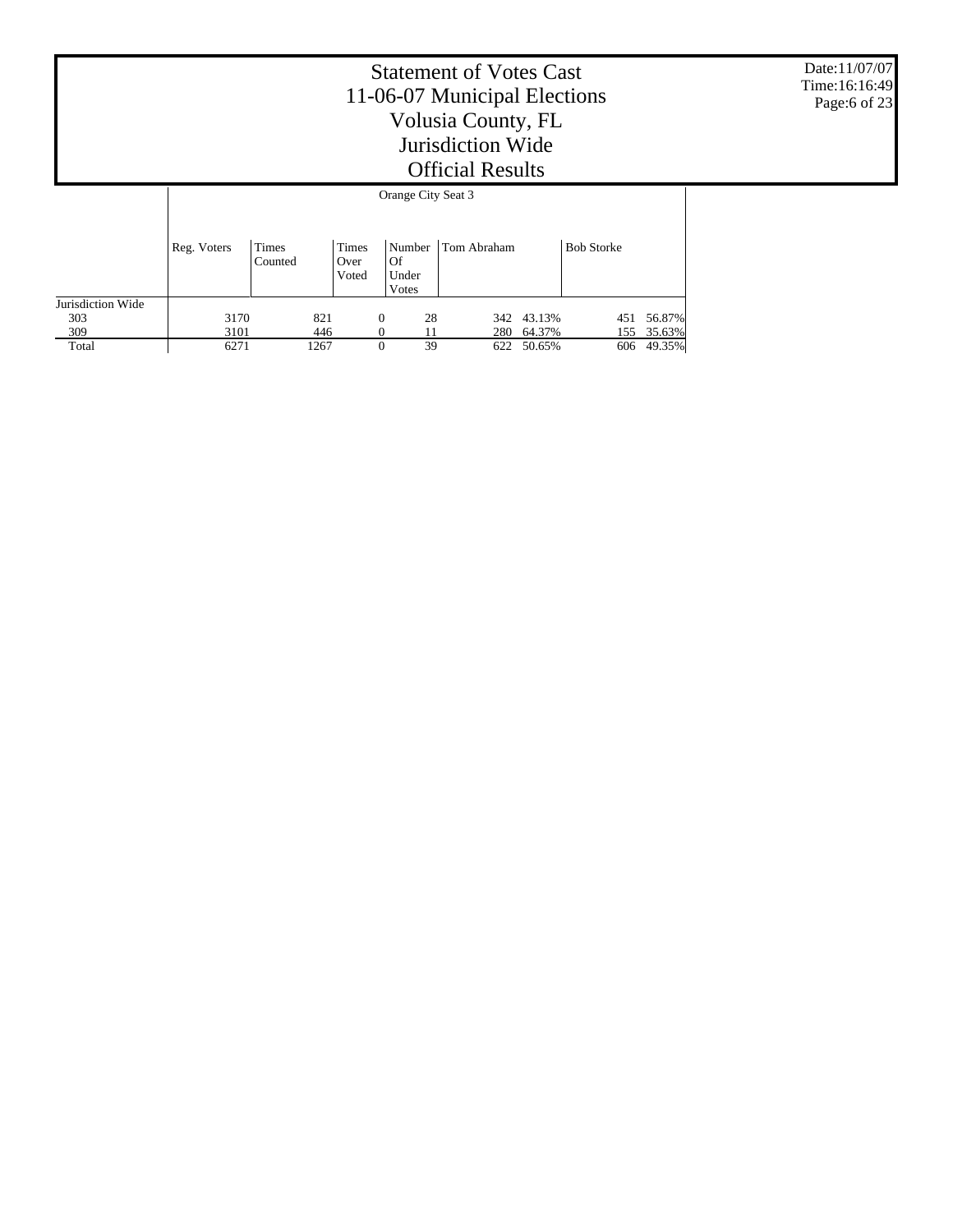Date:11/07/07 Time:16:16:49 Page:7 of 23

|                   |             | Orange City Seat 5 |                        |                                |           |        |                 |        |  |  |  |  |  |  |
|-------------------|-------------|--------------------|------------------------|--------------------------------|-----------|--------|-----------------|--------|--|--|--|--|--|--|
|                   | Reg. Voters | Times<br>Counted   | Times<br>Over<br>Voted | Number<br>Of<br>Under<br>Votes | Ted Erwin |        | Donald Sandford |        |  |  |  |  |  |  |
| Jurisdiction Wide |             |                    |                        |                                |           |        |                 |        |  |  |  |  |  |  |
| 303               | 3170        | 821                | $\Omega$               | 3                              | 484       | 59.17% | 334             | 40.83% |  |  |  |  |  |  |
| 309               | 3101        | 446                |                        | <sub>(</sub>                   | 122       | 27.73% | 318             | 72.27% |  |  |  |  |  |  |
| Total             | 6271        | 1267               | 0                      | 9                              | 606       | 48.17% | 652             | 51.83% |  |  |  |  |  |  |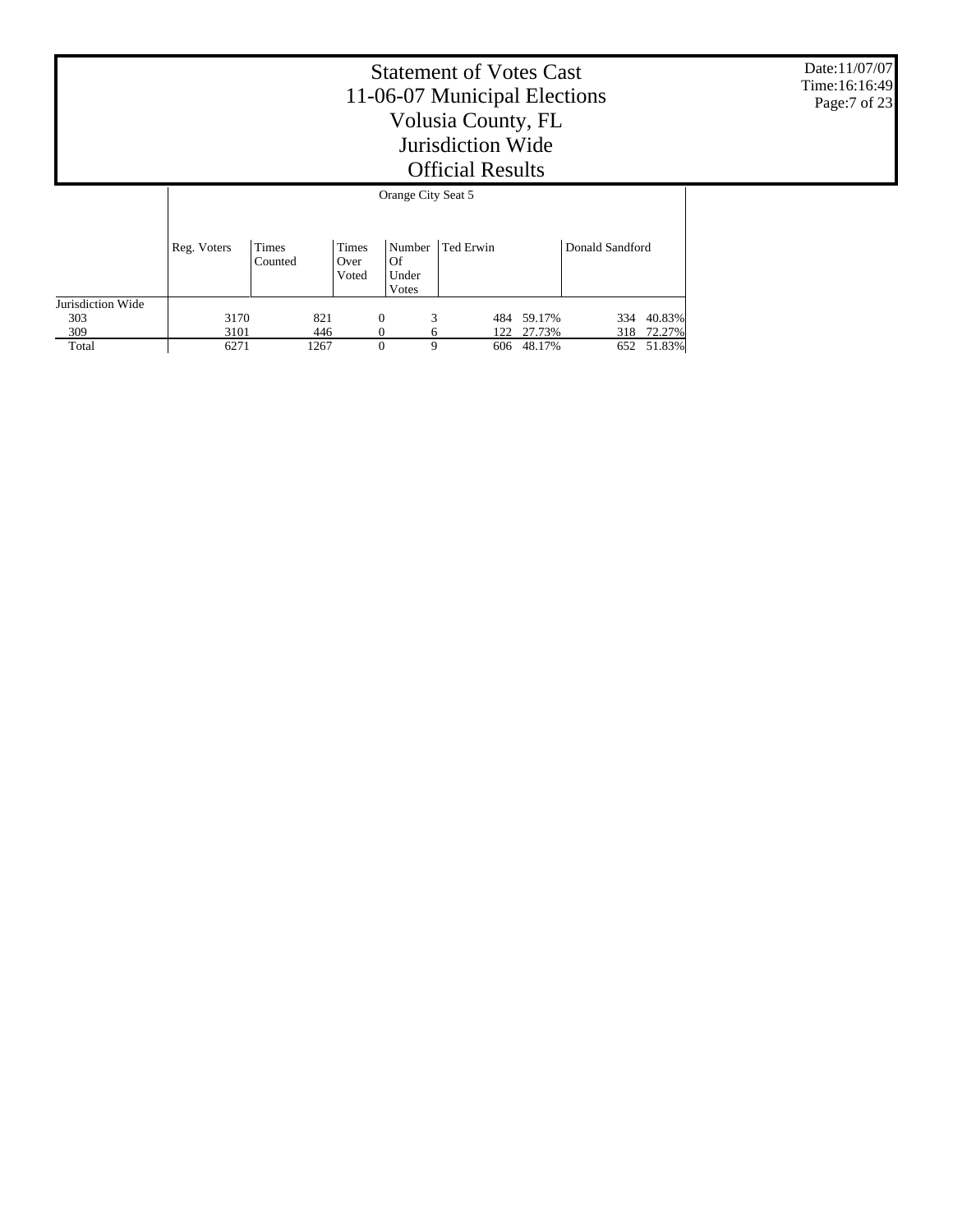Date:11/07/07 Time:16:16:49 Page:8 of 23

|       | DeBary Seat 1 |                  |                        |                                |                  |        |              |        |  |  |  |  |  |
|-------|---------------|------------------|------------------------|--------------------------------|------------------|--------|--------------|--------|--|--|--|--|--|
|       | Reg. Voters   | Times<br>Counted | Times<br>Over<br>Voted | Number<br>Of<br>Under<br>Votes | Leonard A. Marks |        | Danny Tillis |        |  |  |  |  |  |
| 304   | 3526          | 370              | $\overline{0}$         | $\Omega$                       | 253              | 68.38% | 117          | 31.62% |  |  |  |  |  |
| 305   | 2439          | 314              | $\theta$               | $\mathbf{0}$                   | 195              | 62.10% | 119          | 37.90% |  |  |  |  |  |
| 306   | 1686          | 268              | 0                      |                                | 165              | 61.80% | 102          | 38.20% |  |  |  |  |  |
| 307   | 1939          | 229              | 0                      | $\mathbf{0}$                   | 158              | 69.00% | 71           | 31.00% |  |  |  |  |  |
| 310   | 1701          | 210              | $\theta$               | $\Omega$                       | 128              | 60.95% | 82           | 39.05% |  |  |  |  |  |
| 311   | 2810          | 431              |                        |                                | 299              | 69.53% | 131          | 30.47% |  |  |  |  |  |
| Total | 14101         | 1822             |                        |                                | 1198             | 65.82% | 622          | 34.18% |  |  |  |  |  |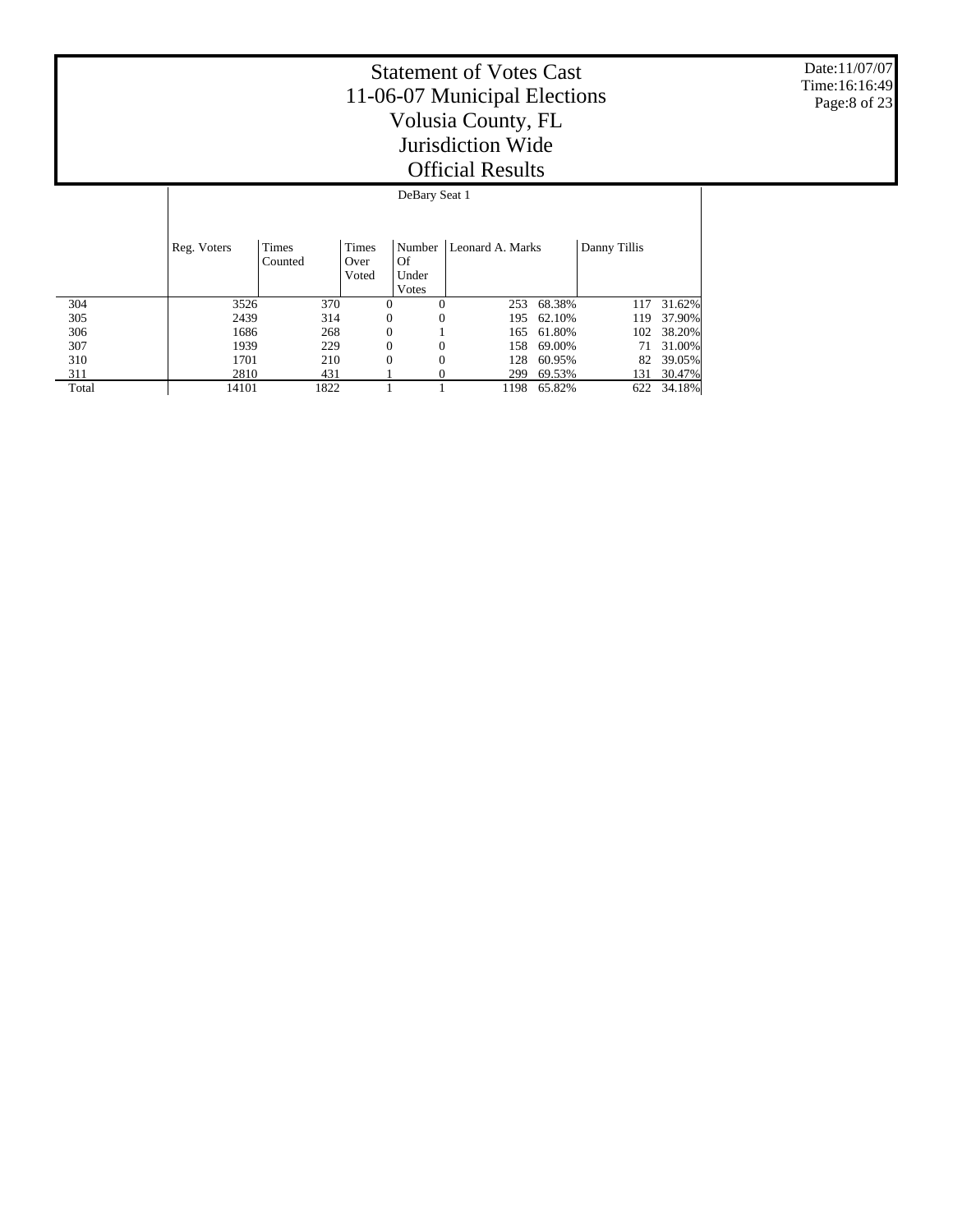Date:11/07/07 Time:16:16:49 Page:9 of 23

### Statement of Votes Cast 11-06-07 Municipal Elections Volusia County, FL Jurisdiction Wide Official Results Deltona District 2

|       | Reg. Voters | Times<br>Counted | Times<br>Over<br>Voted | Number<br>Of<br>Under<br>Votes | Edward R. Gable |        | Herb Zischkau |            |
|-------|-------------|------------------|------------------------|--------------------------------|-----------------|--------|---------------|------------|
| 401   | 2638        | 226              | $\Omega$               |                                | 115             | 50.88% | 111           | 49.12%     |
| 402   | 2407        | 284              | $\Omega$               | 0                              | 127             | 44.72% | 157           | 55.28%     |
| 406   | 2743        | 394              | $\Omega$               | 0                              | 152             | 38.58% |               | 242 61.42% |
| 426   | 2177        | 231              |                        |                                | 90              | 38.96% | 141           | 61.04%     |
| Total | 9965        | 1135             | $\Omega$               | 0                              | 484             | 42.64% | 651           | 57.36%     |

 $\mathbf{I}$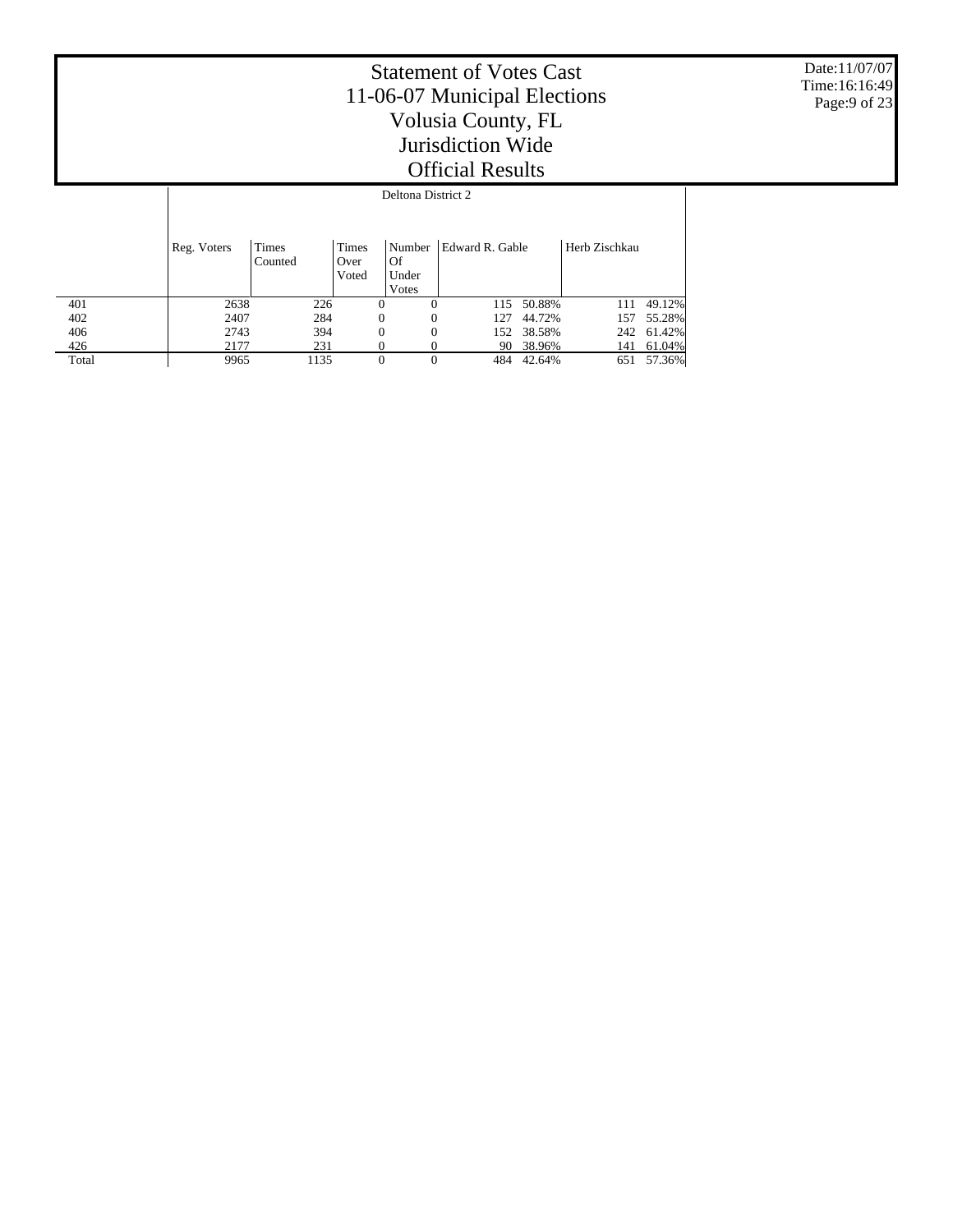Date:11/07/07 Time:16:16:49 Page:10 of 23

### Statement of Votes Cast 11-06-07 Municipal Elections Volusia County, FL Jurisdiction Wide Official Results Daytona Beach Zone 2

|       | Reg. Voters | Times<br>Counted | <b>Times</b><br>Over<br>Voted | Of<br>Under | Number   Carl W. Lentz, IV |        | Pam Woods |            |  |  |  |  |  |  |
|-------|-------------|------------------|-------------------------------|-------------|----------------------------|--------|-----------|------------|--|--|--|--|--|--|
| 607   | 1998        | 484              |                               | Votes<br>0  | 205                        | 42.36% |           | 279 57.64% |  |  |  |  |  |  |
| 608   | 1564        | 404              | 0                             | $\Omega$    | 199                        | 49.26% |           | 205 50.74% |  |  |  |  |  |  |
| 609   | 1476        | 215              | 0                             | $\Omega$    | 70.                        | 32.56% | 145       | 67.44%     |  |  |  |  |  |  |
| 619   | 1883        | 260              |                               |             | 128                        | 49.42% | 131       | 50.58%     |  |  |  |  |  |  |
| Total | 6921        | 1363             |                               | $\Omega$    | 602                        | 44.20% | 760       | 55.80%     |  |  |  |  |  |  |

Τ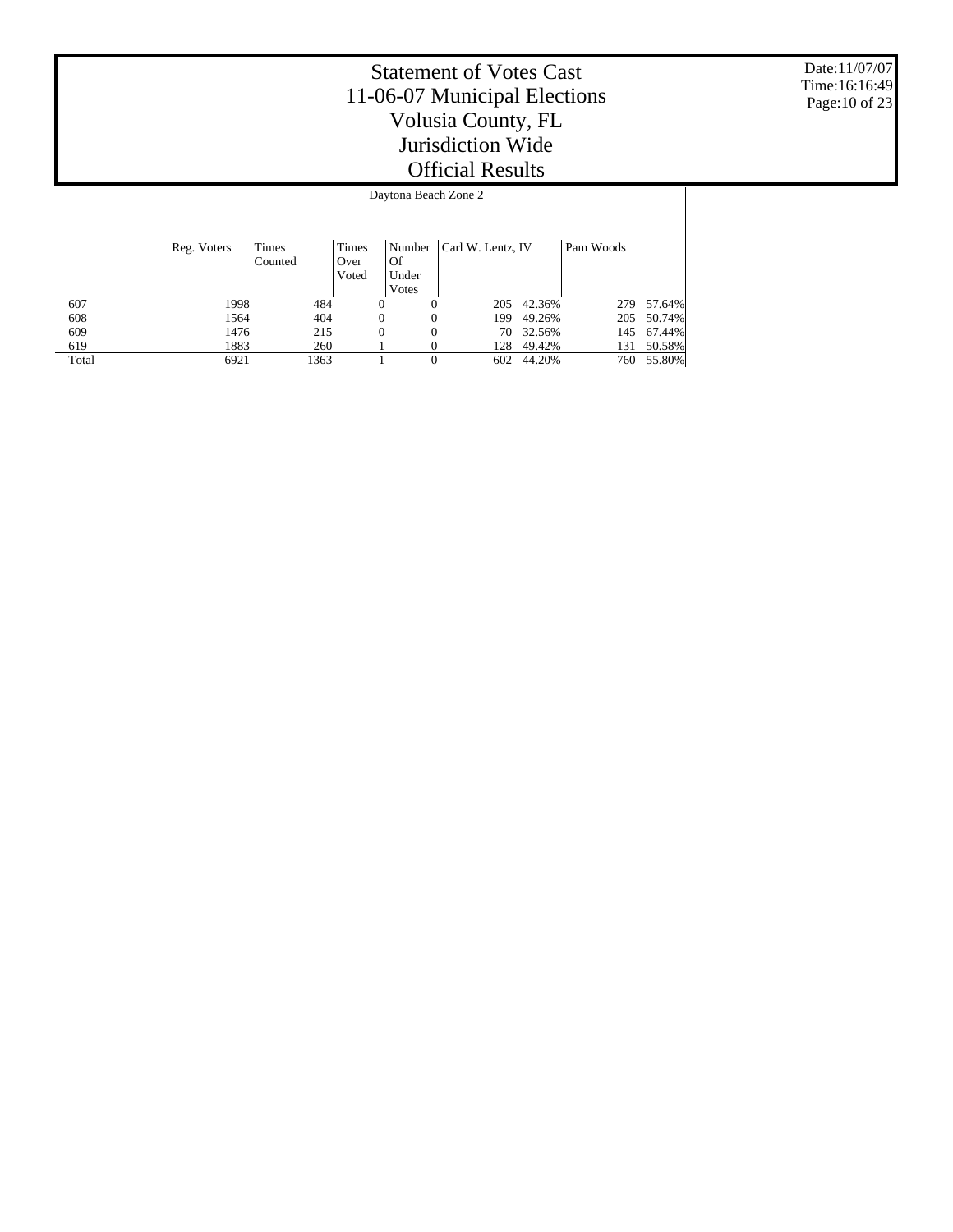Date:11/07/07 Time:16:16:49 Page:11 of 23

|       |             | Daytona Beach Shores Seat 2 |     |                        |          |                                        |                     |        |            |        |  |  |  |  |  |
|-------|-------------|-----------------------------|-----|------------------------|----------|----------------------------------------|---------------------|--------|------------|--------|--|--|--|--|--|
|       | Reg. Voters | Times<br>Counted            |     | Times<br>Over<br>Voted |          | Number<br>Of<br>Under<br><b>V</b> otes | <b>Marion Kyser</b> |        | Hank Smith |        |  |  |  |  |  |
| 706   | 1888        |                             | 313 |                        | $\theta$ | 6                                      | 134                 | 43.65% | 173        | 56.35% |  |  |  |  |  |
| 730   | 1807        |                             | 505 |                        | $\Omega$ | 15                                     | 254                 | 51.84% | 236        | 48.16% |  |  |  |  |  |
| Total | 3695        |                             | 818 |                        | $\theta$ | 21                                     | 388                 | 48.68% | 409        | 51.32% |  |  |  |  |  |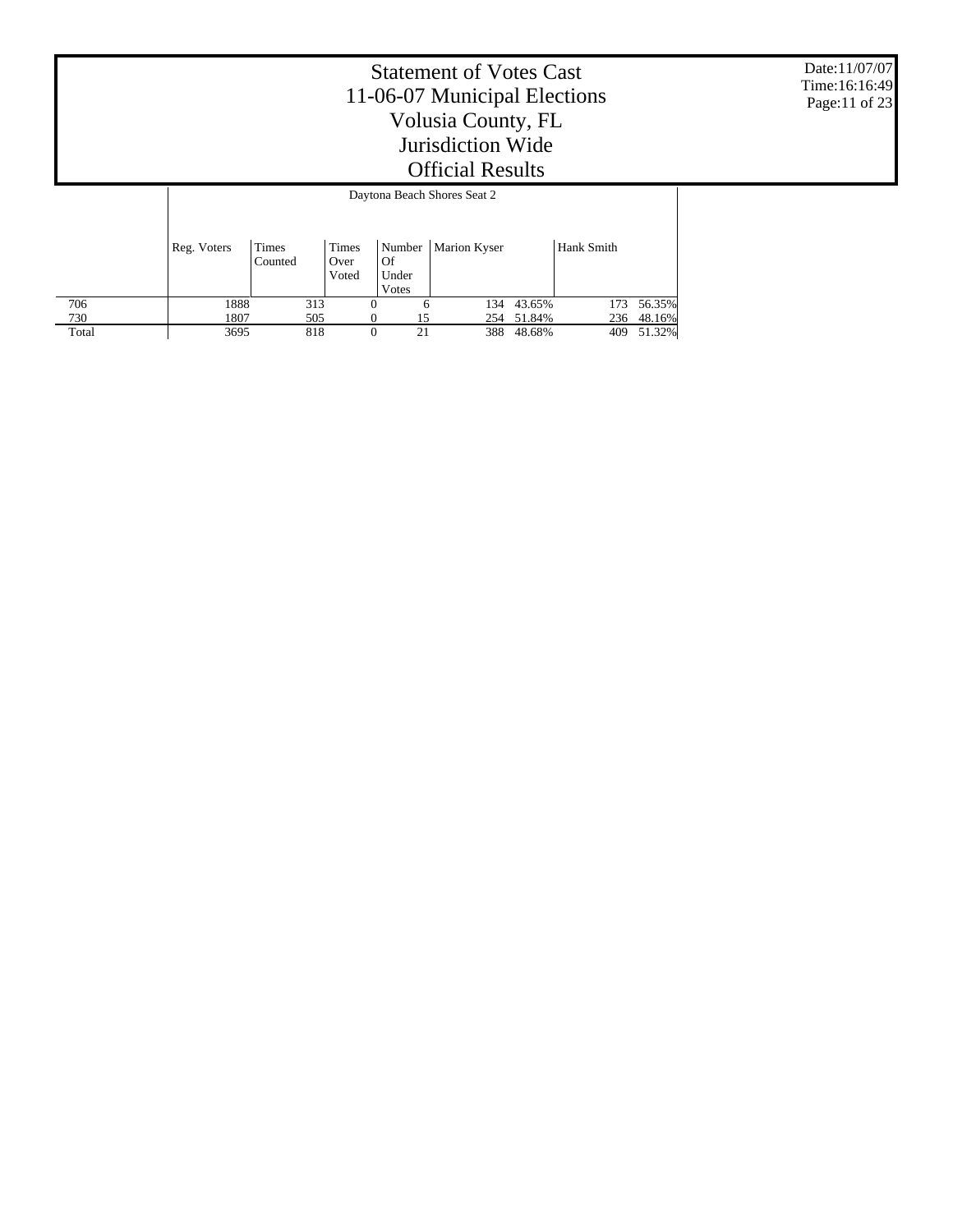Date:11/07/07 Time:16:16:49 Page:12 of 23

|       |             | Daytona Beach Shores Seat 4 |     |                        |          |                      |                    |        |           |        |  |  |  |  |
|-------|-------------|-----------------------------|-----|------------------------|----------|----------------------|--------------------|--------|-----------|--------|--|--|--|--|
|       | Reg. Voters | Times<br>Counted            |     | Times<br>Over<br>Voted |          | Of<br>Under<br>Votes | Number   Ron Brown |        | Joan King |        |  |  |  |  |
| 706   | 1888        |                             | 313 |                        | $\Omega$ | 6                    | 180                | 58.63% | 127       | 41.37% |  |  |  |  |
| 730   | 1807        |                             | 505 |                        | $\Omega$ | 4                    | 359                | 71.66% | 142       | 28.34% |  |  |  |  |
| Total | 3695        |                             | 818 |                        | $\Omega$ | 10                   | 539                | 66.71% | 269       | 33.29% |  |  |  |  |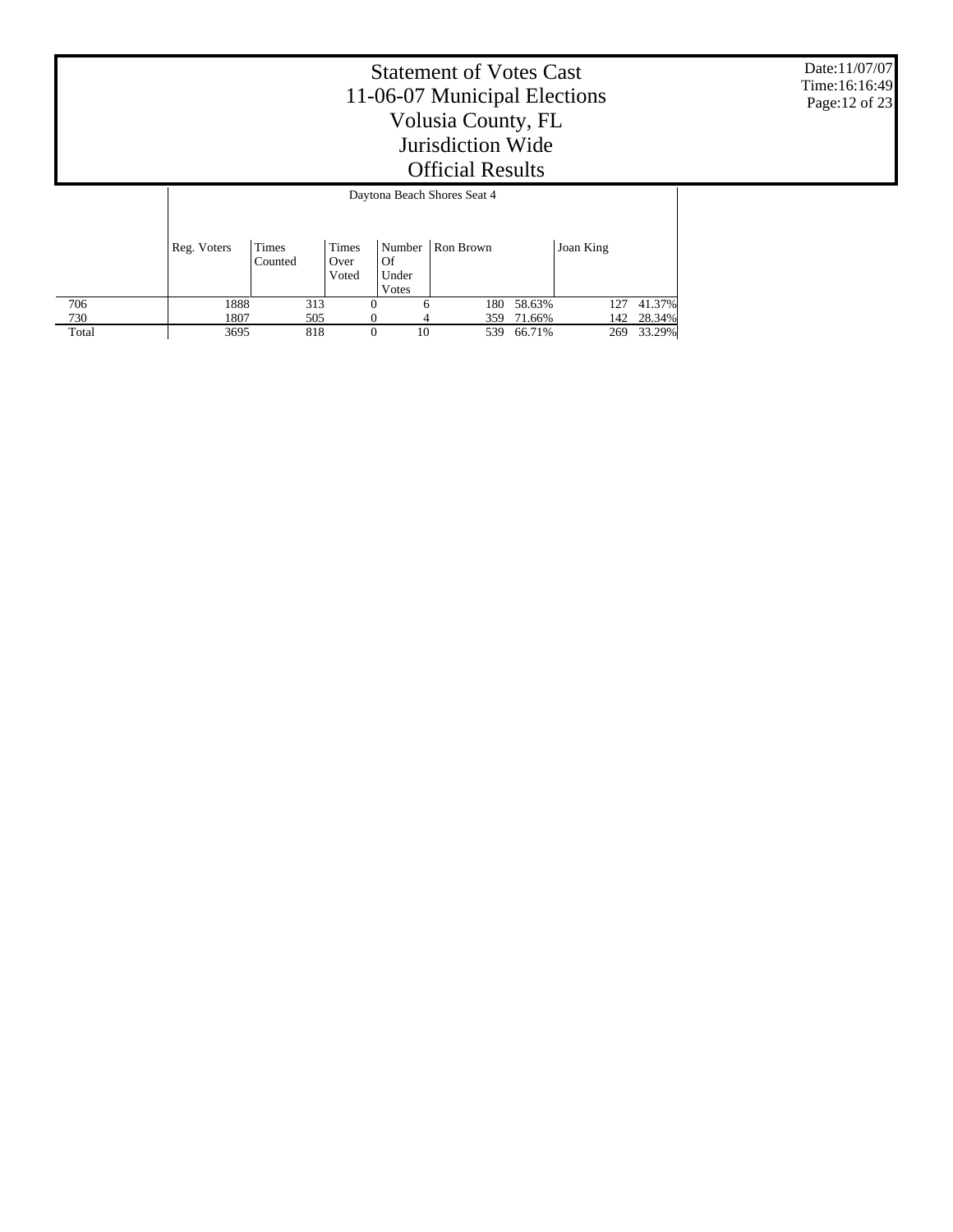|       |             | Date:11/07/07<br>Time:16:16:49<br>Page:13 of 23 |          |                    |     |        |     |            |  |
|-------|-------------|-------------------------------------------------|----------|--------------------|-----|--------|-----|------------|--|
|       |             |                                                 |          | Ponce Inlet Seat 5 |     |        |     |            |  |
|       | Reg. Voters |                                                 |          |                    |     |        |     |            |  |
| 726   | 2811        | 767                                             | $\Omega$ |                    | 341 | 44.87% |     | 419 55.13% |  |
| Total | 2811        | 767                                             | $\theta$ |                    | 341 | 44.87% | 419 | 55.13%     |  |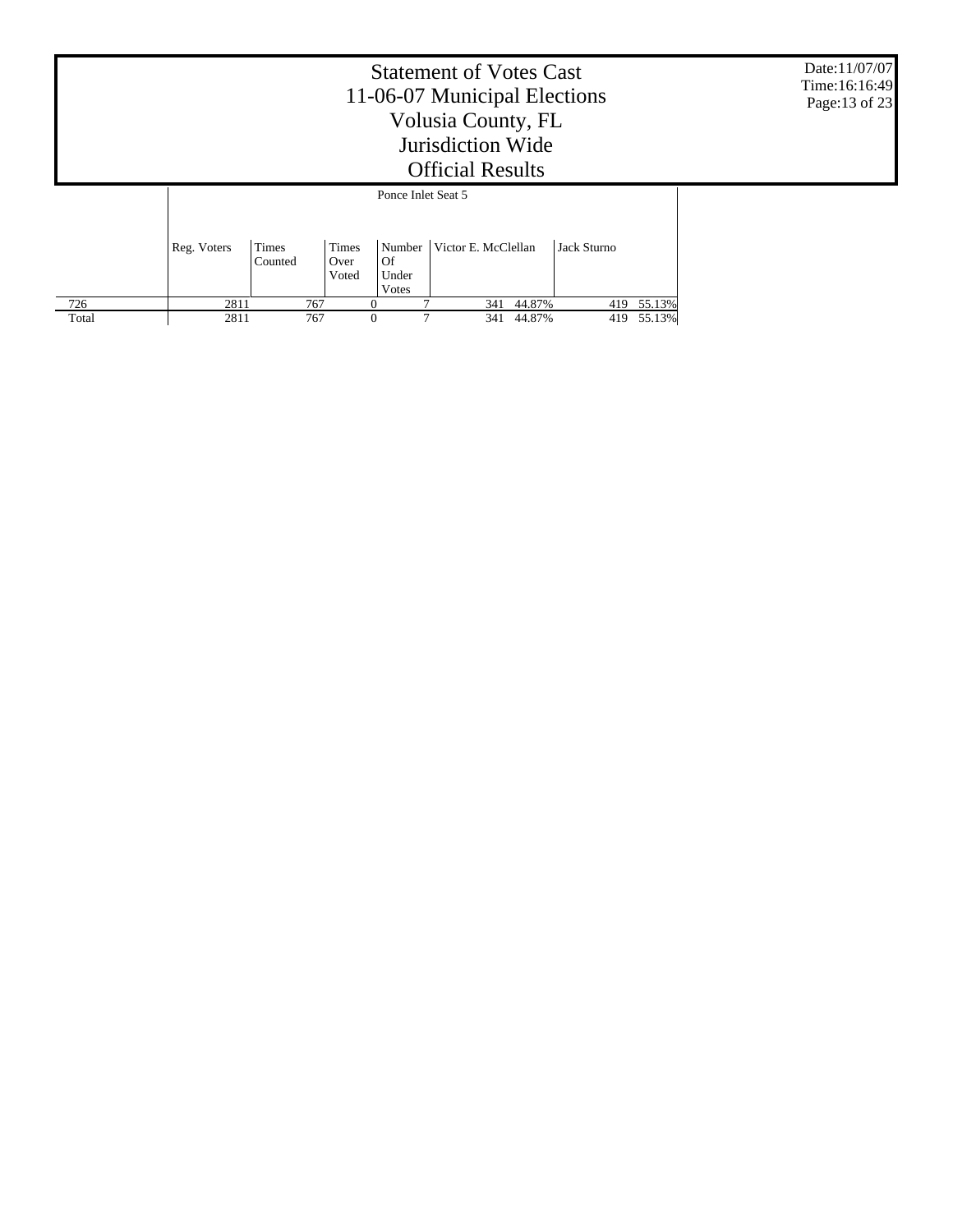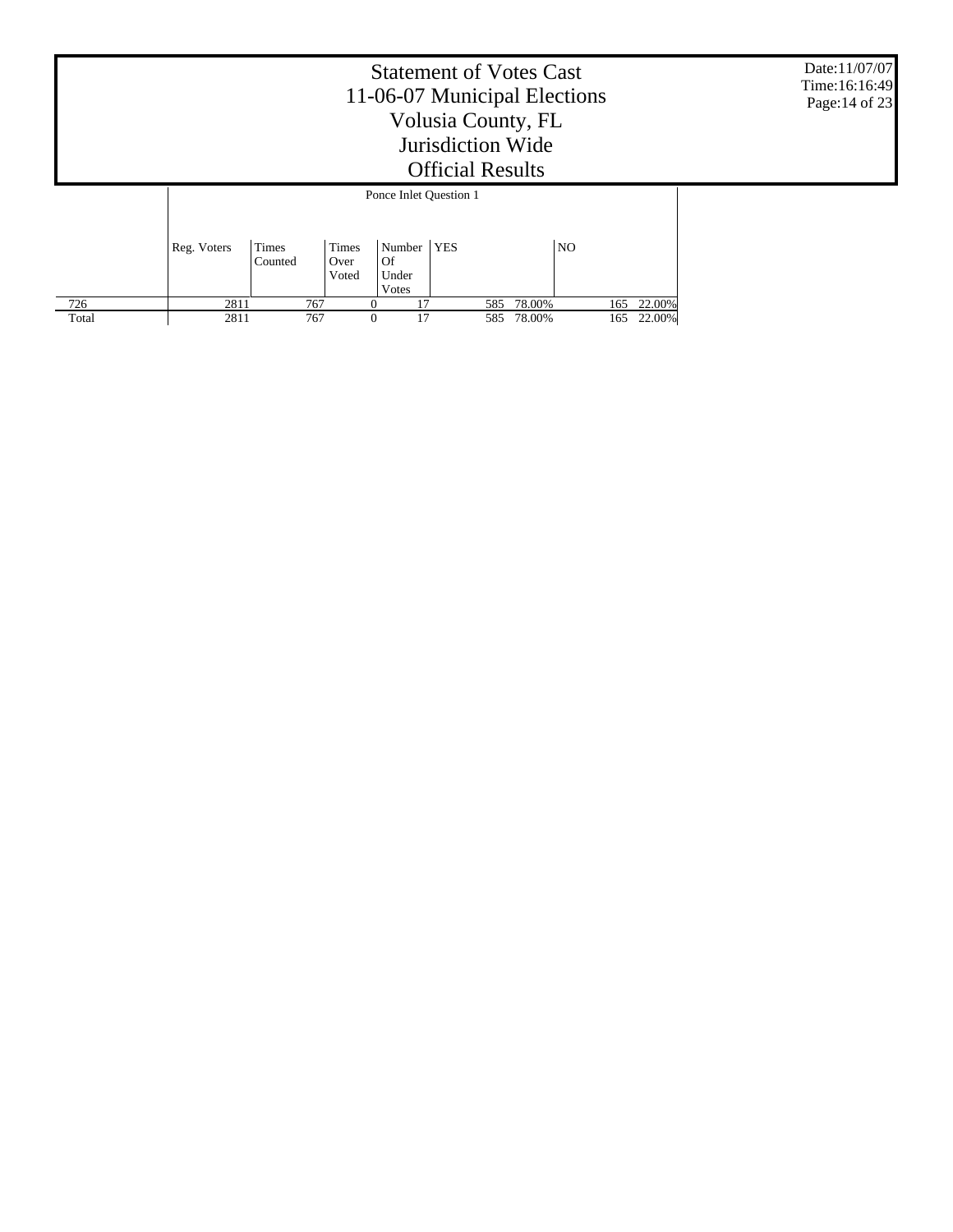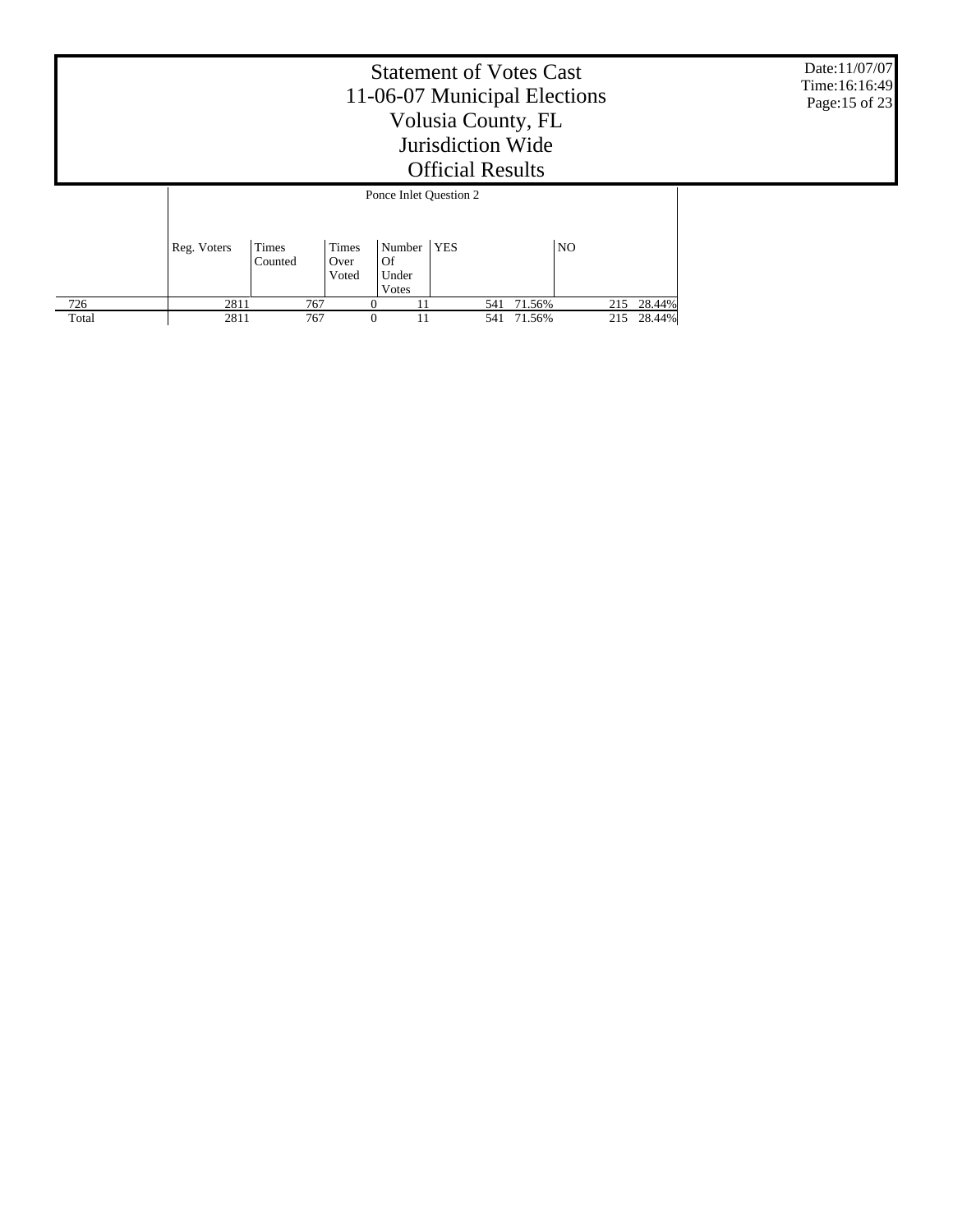Date:11/07/07 Time:16:16:49 Page:16 of 23

|       | New Smyrna Beach Mayor |                         |                        |                                |              |              |        |                      |        |  |
|-------|------------------------|-------------------------|------------------------|--------------------------------|--------------|--------------|--------|----------------------|--------|--|
|       | Reg. Voters            | <b>Times</b><br>Counted | Times<br>Over<br>Voted | Number<br>Of<br>Under<br>Votes |              | Sally Mackay |        | James L. Vandergriff |        |  |
| 803   | 1815                   | 376                     |                        | $\Omega$                       | $\Omega$     | 199          | 52.93% | 177                  | 47.07% |  |
| 804   | 2000                   | 427                     |                        | 0                              | 3            | 257          | 60.61% | 167                  | 39.39% |  |
| 805   | 2358                   | 779                     |                        | 0                              | $\mathbf{0}$ | 496          | 63.67% | 283                  | 36.33% |  |
| 806   | 2143                   | 751                     |                        | 0                              | 2            | 411          | 54.87% | 338                  | 45.13% |  |
| 808   | 3001                   | 459                     |                        | 0                              | 2            | 239          | 52.30% | 218                  | 47.70% |  |
| 809   | 1601                   | 369                     |                        | 0                              | $\Omega$     | 231          | 62.60% | 138                  | 37.40% |  |
| 810   | 1025                   | 299                     |                        | 0                              | 4            | 176          | 59.66% | 119                  | 40.34% |  |
| 811   | 2022                   | 626                     |                        | 0                              | $\mathbf{0}$ | 381          | 60.86% | 245                  | 39.14% |  |
| 812   | 1234                   | 321                     |                        | $\Omega$                       | $\Omega$     | 215          | 66.98% | 106                  | 33.02% |  |
| 815   | 1639                   | 431                     |                        | 0                              | 3            | 261          | 60.98% | 167                  | 39.02% |  |
| Total | 18838                  | 4838                    |                        | $\Omega$                       | 14           | 2866         | 59.41% | 1958                 | 40.59% |  |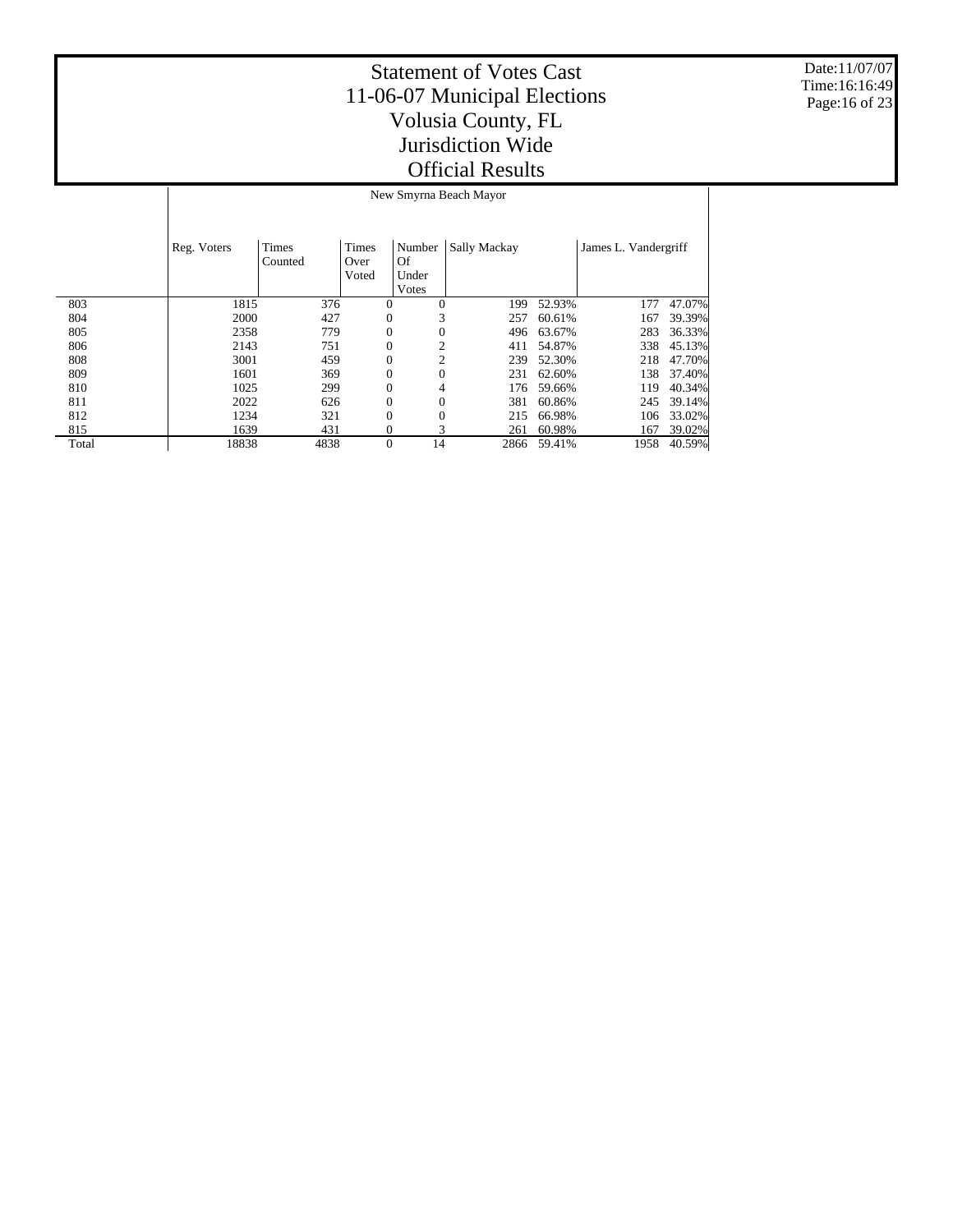Date:11/07/07 Time:16:16:49 Page:17 of 23

Τ

|       | $150W$ DHIVING DUALIL LONG $\pm$ |                  |                        |                                |                |        |                |        |  |  |
|-------|----------------------------------|------------------|------------------------|--------------------------------|----------------|--------|----------------|--------|--|--|
|       | Reg. Voters                      | Times<br>Counted | Times<br>Over<br>Voted | Number<br>Of<br>Under<br>Votes | James A. Jones |        | Lynne Plaskett |        |  |  |
| 803   | 1815                             | 376              | $\overline{0}$         | 10                             | 199            | 54.37% | 167            | 45.63% |  |  |
| 804   | 2000                             | 427              | $\mathbf{0}$           |                                | 188            | 44.76% | 232            | 55.24% |  |  |
| 805   | 2358                             | 779              | $\mathbf{0}$           | 12                             | 339            | 44.20% | 428            | 55.80% |  |  |
| 806   | 2143                             | 751              | 0                      | 9                              | 414            | 55.80% | 328            | 44.20% |  |  |
| 808   | 3001                             | 459              | $\mathbf{0}$           | 6                              | 186            | 41.06% | 267            | 58.94% |  |  |
| 809   | 1601                             | 369              | $\overline{0}$         | 4                              | 174            | 47.67% | 191            | 52.33% |  |  |
| 810   | 1025                             | 299              | $\mathbf{0}$           | 5                              | 143            | 48.64% | 151            | 51.36% |  |  |
| 811   | 2022                             | 626              | $\overline{0}$         | 3                              | 326            | 52.33% | 297            | 47.67% |  |  |
| 812   | 1234                             | 321              | $\mathbf{0}$           | 3                              | 135            | 42.45% | 183            | 57.55% |  |  |
| 815   | 1639                             | 431              | 0                      | 8                              | 178            | 42.08% | 245            | 57.92% |  |  |
| Total | 18838                            | 4838             | $\mathbf{0}$           | 67                             | 2282           | 47.83% | 2489           | 52.17% |  |  |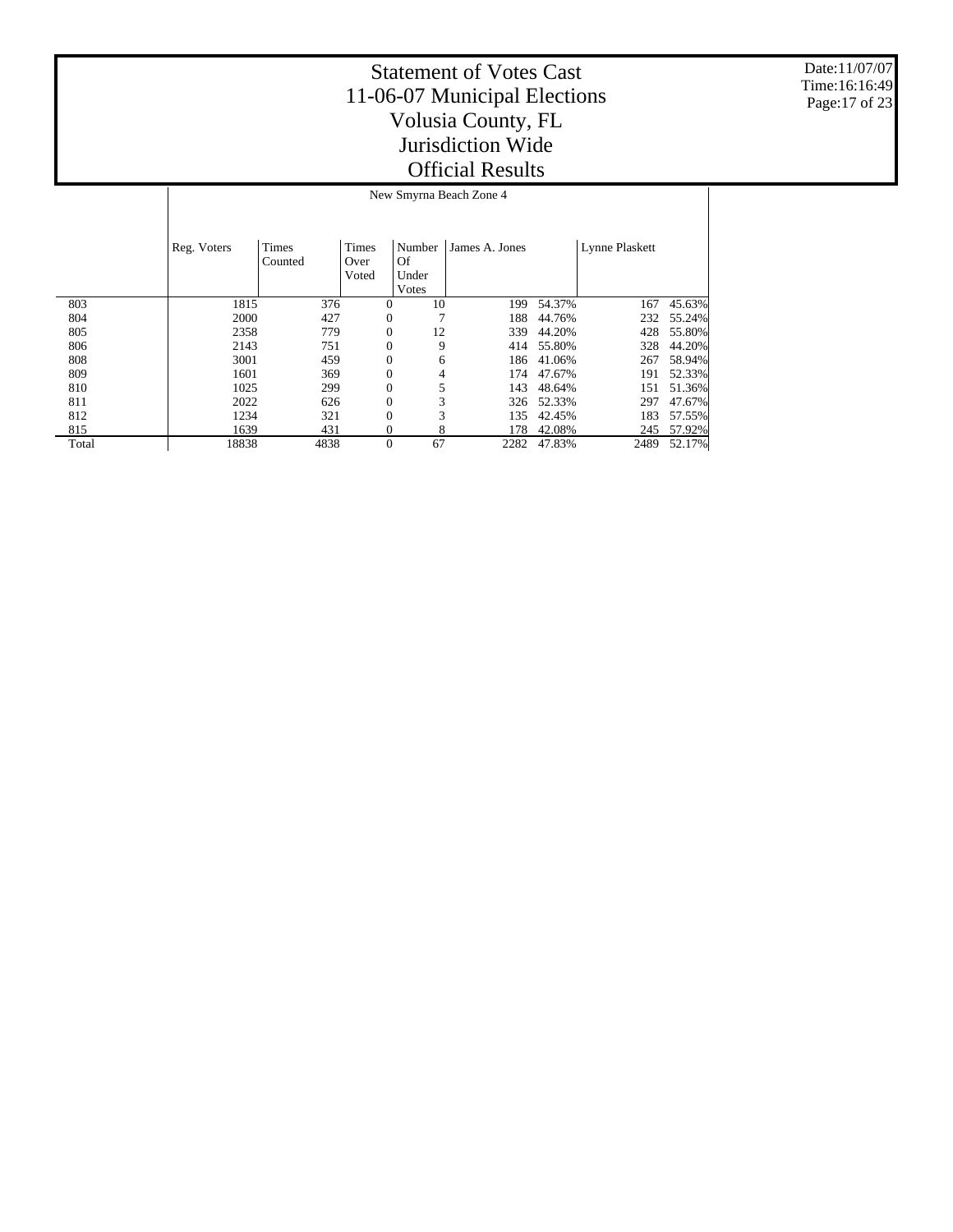Date:11/07/07 Time:16:16:49 Page:18 of 23

|       |             | <b>Edgewater District 2</b> |                        |                       |                 |        |                    |        |  |  |  |
|-------|-------------|-----------------------------|------------------------|-----------------------|-----------------|--------|--------------------|--------|--|--|--|
|       | Reg. Voters | Times<br>Counted            | Times<br>Over<br>Voted | Number<br>Of<br>Under | Gigi Bennington |        | Dennis A. Vincenzi |        |  |  |  |
| 901   | 2204        | 350                         | $\Omega$               | Votes<br>4            | 180             | 52.02% | 166                | 47.98% |  |  |  |
| 902   | 2817        | 446                         | $\mathbf{0}$           | 10                    | 238             | 54.59% | 198                | 45.41% |  |  |  |
| 903   | 2484        | 403                         | $\mathbf{0}$           | 8                     | 217             | 54.94% | 178                | 45.06% |  |  |  |
| 904   | 1763        | 245                         | $\mathbf{0}$           | 4                     | 143             | 59.34% | 98                 | 40.66% |  |  |  |
| 905   | 1213        | 210                         | $\mathbf{0}$           | 4                     | 127             | 61.65% | 79                 | 38.35% |  |  |  |
| 910   | 1258        | 182                         | $\mathbf{0}$           | 5                     | 91              | 51.41% | 86                 | 48.59% |  |  |  |
| 912   | 1554        | 284                         | $\mathbf{0}$           | 6                     | 131             | 47.12% | 147                | 52.88% |  |  |  |
| 913   | 2406        | 582                         | 0                      | 13                    | 279             | 49.03% | 290                | 50.97% |  |  |  |
| Total | 15699       | 2702                        | $\mathbf{0}$           | 54                    | 1406            | 53.10% | 1242               | 46.90% |  |  |  |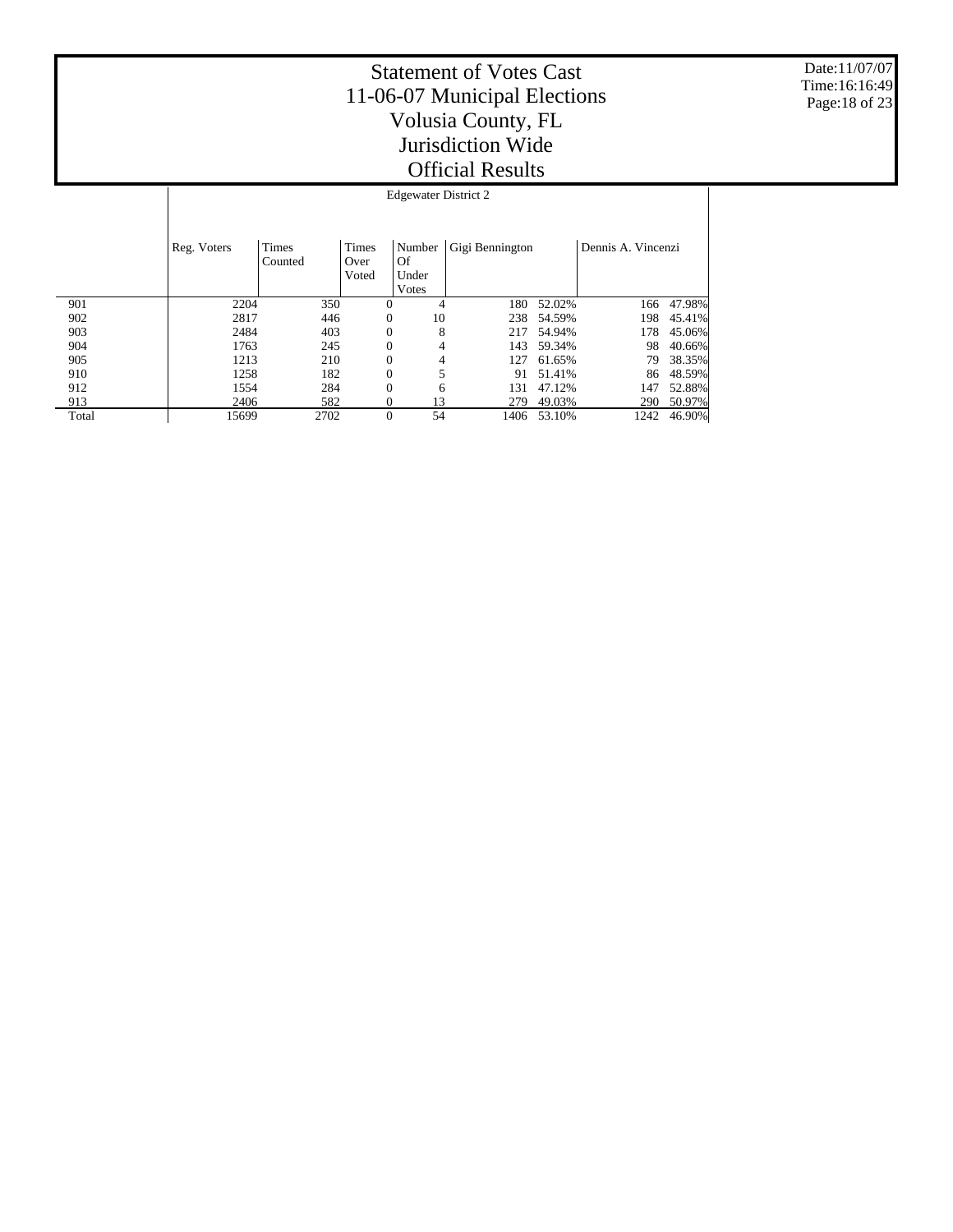Date:11/07/07 Time:16:16:49 Page:19 of 23

|       | <b>Edgewater Question 1</b> |              |                |                |            |        |                |        |  |  |
|-------|-----------------------------|--------------|----------------|----------------|------------|--------|----------------|--------|--|--|
|       |                             |              |                |                |            |        |                |        |  |  |
|       |                             |              |                |                |            |        |                |        |  |  |
|       | Reg. Voters                 | <b>Times</b> | Times          | Number         | <b>YES</b> |        | N <sub>O</sub> |        |  |  |
|       |                             | Counted      | Over           | <b>Of</b>      |            |        |                |        |  |  |
|       |                             |              | Voted          | Under          |            |        |                |        |  |  |
|       |                             |              |                | Votes          |            |        |                |        |  |  |
| 901   | 2204                        | 350          | $\theta$       |                | 251        | 71.92% | 98             | 28.08% |  |  |
| 902   | 2817                        | 446          | $\theta$       | 3              | 317        | 71.56% | 126            | 28.44% |  |  |
| 903   | 2484                        | 403          | $\overline{0}$ |                | 289        | 71.89% | 113            | 28.11% |  |  |
| 904   | 1763                        | 245          | $\overline{0}$ |                | 193        | 79.10% | 51             | 20.90% |  |  |
| 905   | 1213                        | 210          | $\overline{0}$ | $\overline{0}$ | 168        | 80.00% | 42             | 20.00% |  |  |
| 910   | 1258                        | 182          | $\theta$       | $\overline{c}$ | 120        | 66.67% | 60             | 33.33% |  |  |
| 912   | 1554                        | 284          | $\overline{0}$ | $\overline{0}$ | 210        | 73.94% | 74             | 26.06% |  |  |
| 913   | 2406                        | 582          | $\theta$       | 4              | 423        | 73.18% | 155            | 26.82% |  |  |
| Total | 15699                       | 2702         | $\overline{0}$ | 12             | 1971       | 73.27% | 719            | 26.73% |  |  |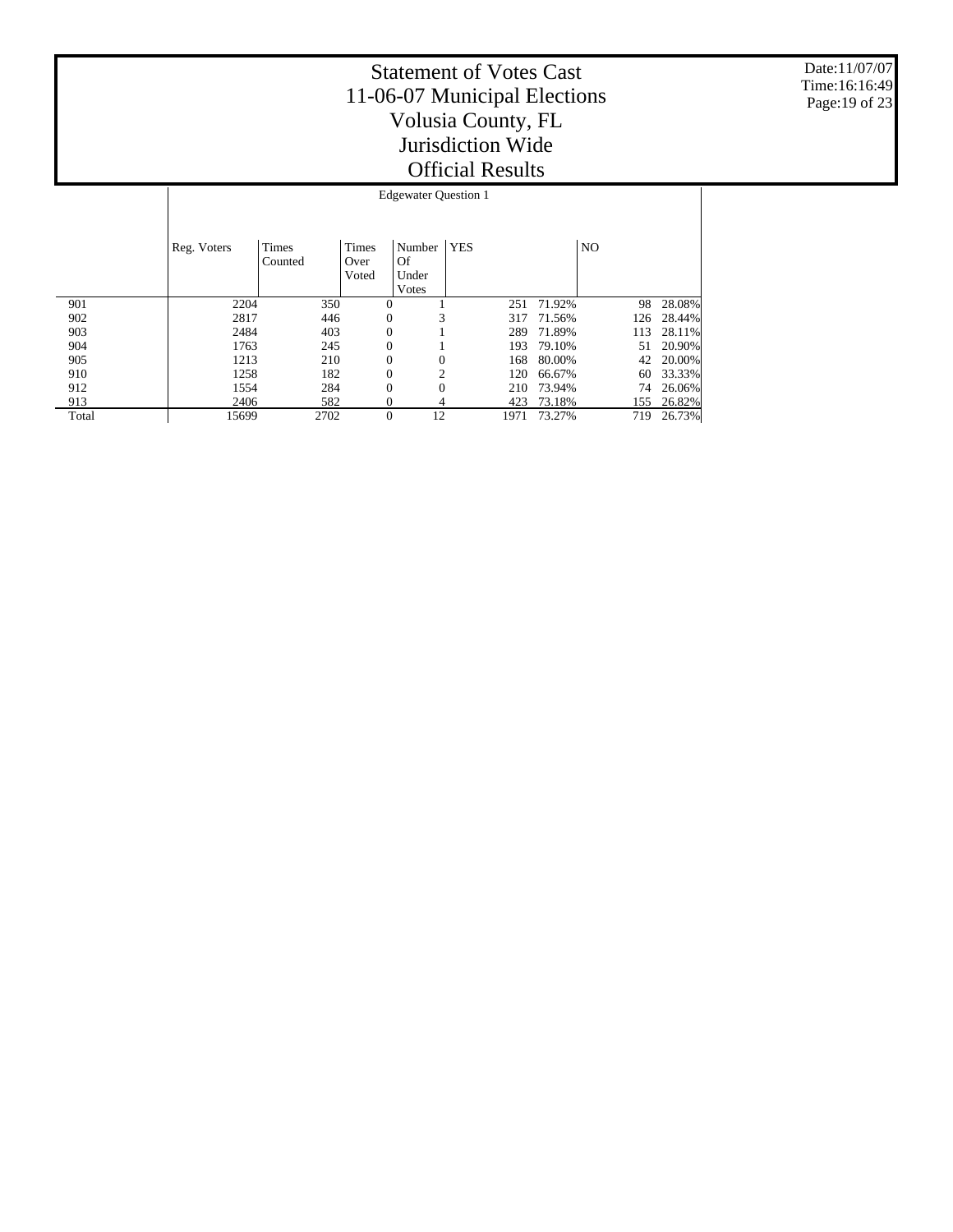|       |             | Date:11/07/07<br>Time:16:16:49<br>Page: 20 of 23 |                               |                      |                        |        |                 |  |
|-------|-------------|--------------------------------------------------|-------------------------------|----------------------|------------------------|--------|-----------------|--|
|       |             |                                                  |                               | Oak Hill Seat 2      |                        |        |                 |  |
|       | Reg. Voters | Times<br>Counted                                 | <b>Times</b><br>Over<br>Voted | Of<br>Under<br>Votes | Number   Mary Lee Cook |        | Abraham Jackson |  |
| 909   | 1388        | 267                                              | $\theta$                      |                      | 163                    | 61.28% | 38.72%<br>103   |  |
| Total | 1388        | 267                                              | $\theta$                      |                      | 163                    | 61.28% | 38.72%<br>103   |  |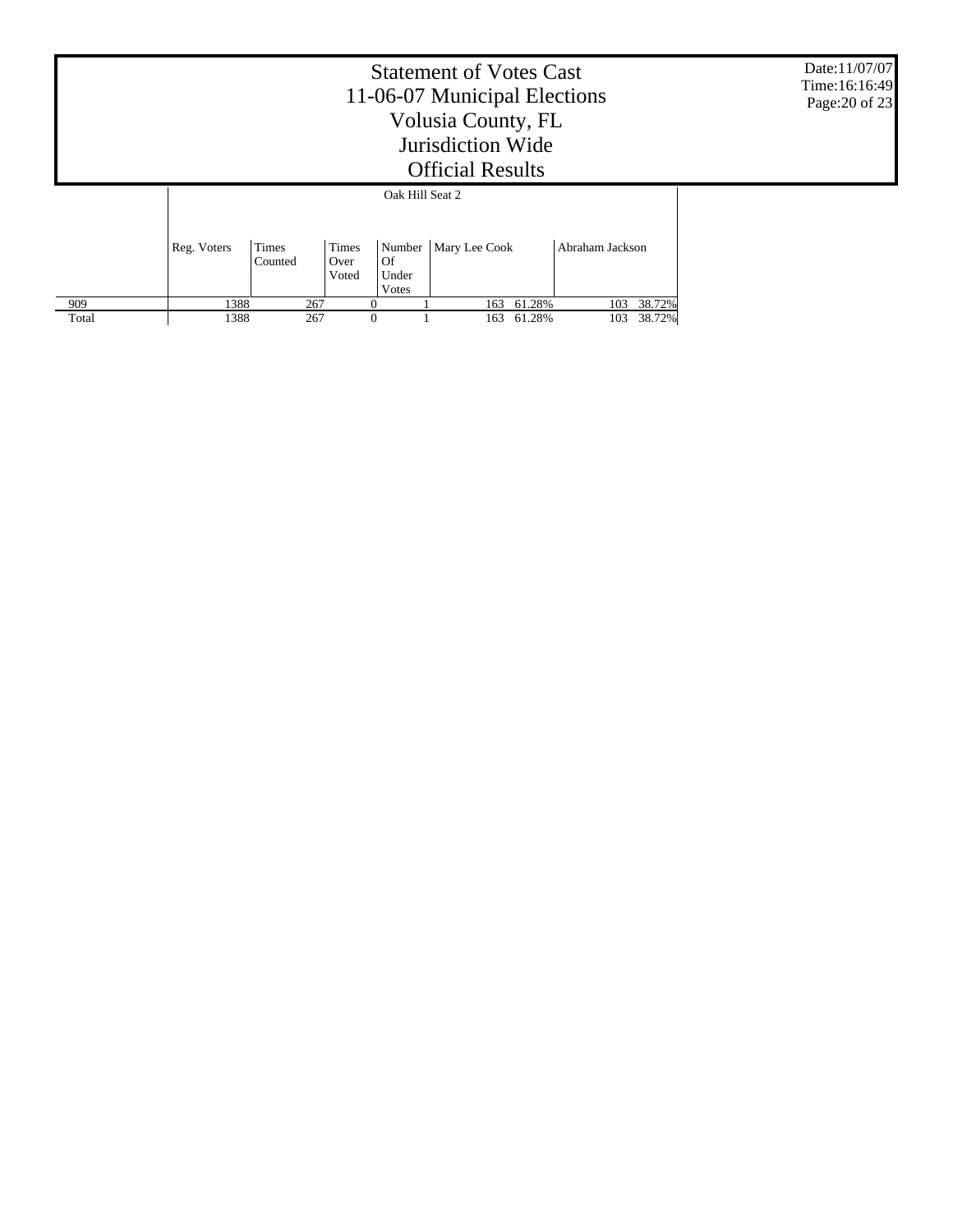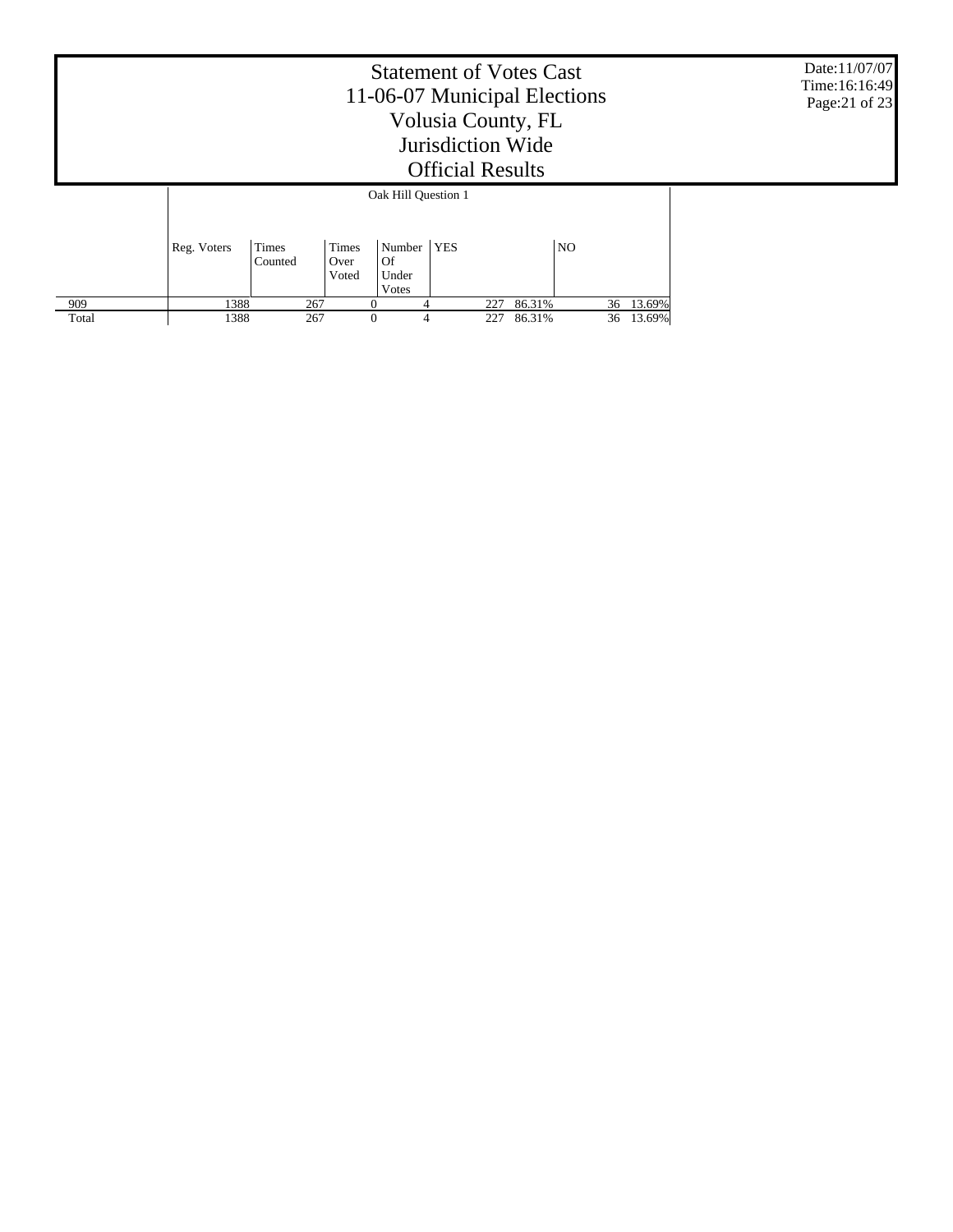